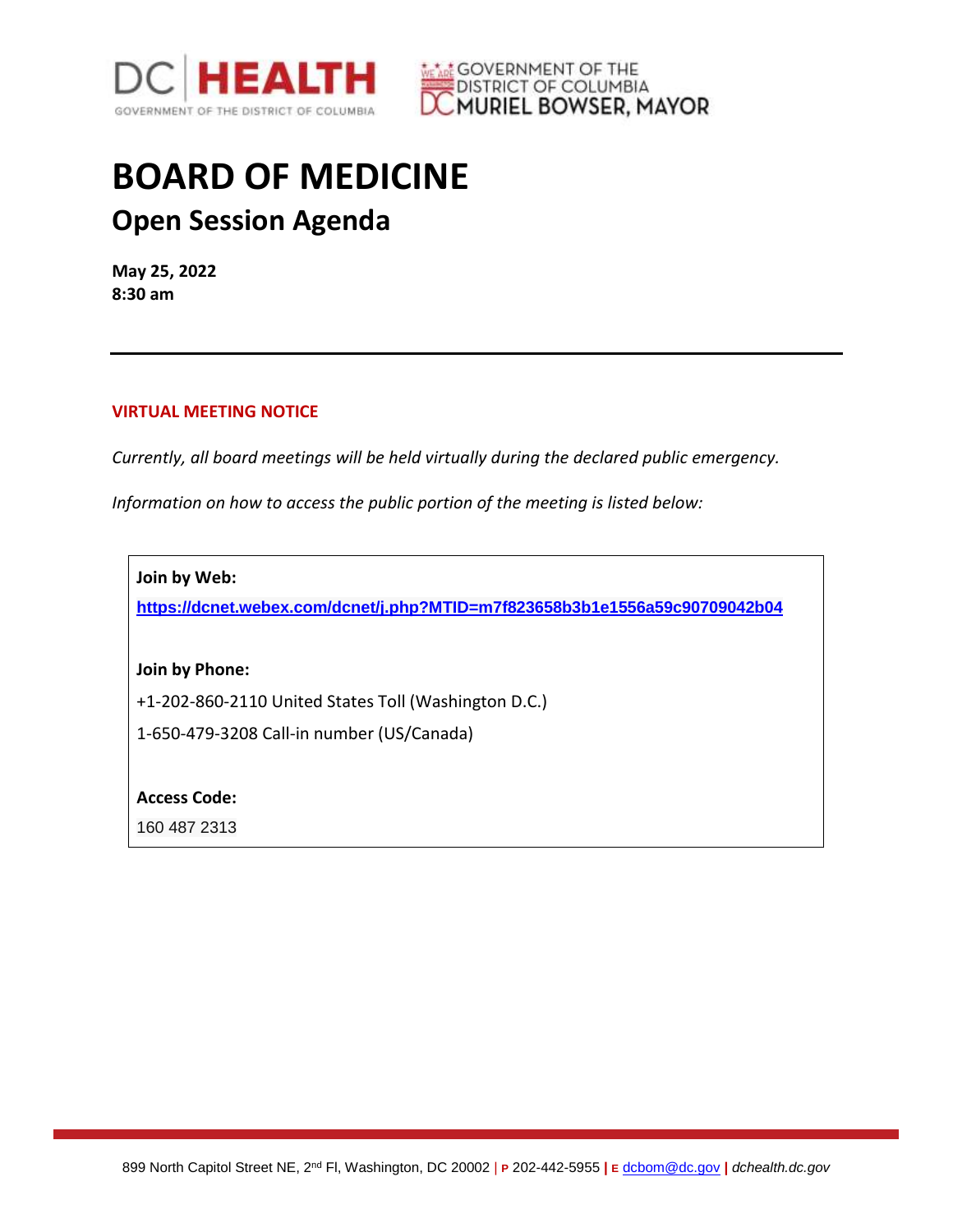## **BOARD MISSION STATEMENT:**

"To **protect** and enhance the health, safety, and well-being of District of Columbia residents by **promoting** evidence-based best practices in health regulation, high standards of quality care and implementing policies that **prevent** adverse events."

**The Open Session Agenda continues on the next page with the 'Board Meeting Participants'.**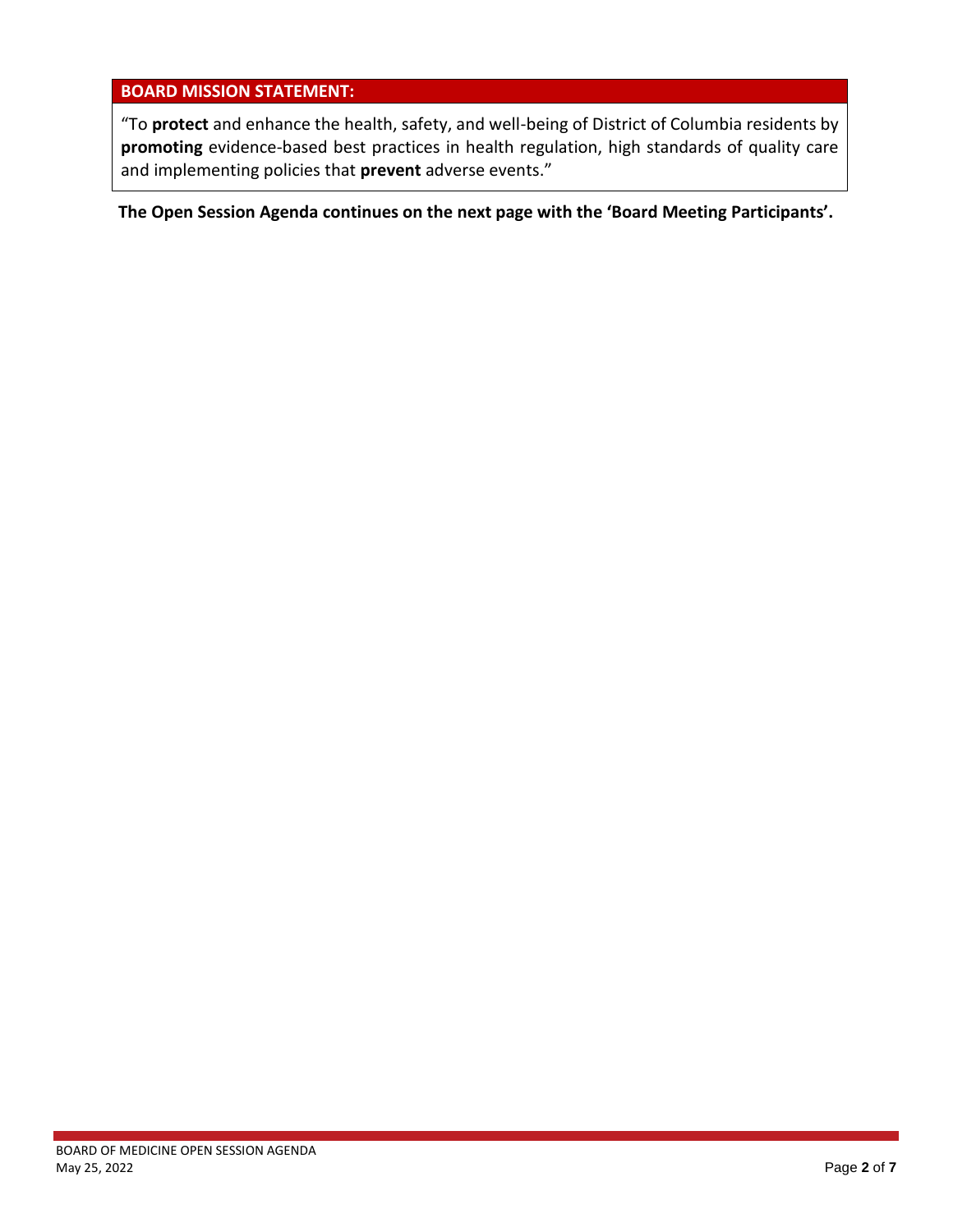## **BOARD MEETING PARTICIPANTS:**

| <b>BOARD MEMBERS:</b>                           |  |
|-------------------------------------------------|--|
| Andrea Anderson, MD (AA)                        |  |
| William Strudwick, MD (WS)                      |  |
| Jeffrey Smith, MD (JS)                          |  |
| Archie Rich (AR)                                |  |
| Vikisha Fripp, MD (VF)                          |  |
| Christopher Raczynski, MD (CR)                  |  |
| Joelle Simpson, MD (JS2)                        |  |
| Konrad Dawson, MD (KD)                          |  |
| Aeva Gaymon-Doomes, MD (AGD)                    |  |
| Karen George, MD (KG)                           |  |
| Asad Bandealy, MD (AB)                          |  |
| <b>VACANT (Physician Member)</b>                |  |
| <b>VACANT (Consumer Member)</b>                 |  |
| <b>VACANT (Consumer Member)</b>                 |  |
| <b>VACANT (Consumer Member)</b>                 |  |
| <b>BOARD STAFF:</b>                             |  |
| Arian Gibson, MS - Interim Associate Director   |  |
| Aisha Nixon - Executive Director                |  |
| Lisa Robinson - Health Licensing Specialist     |  |
| Mary Harris - Health Licensing Specialist       |  |
| Angela Braxton - Health Licensing Specialist    |  |
| Charles Annor - Health Licensing Specialist     |  |
| Kimberly Quickley - Health Licensing Specialist |  |
| Gregory Scurlock - Compliance Officer           |  |
| Emilia Moran - Investigator                     |  |
| <b>LEGAL STAFF:</b>                             |  |
| Suzanne Fenzel, Esq. - Board Attorney Advisor   |  |
| Ajay Gohil, Esq. - Board Attorney Advisor       |  |

**1he Open Session Agenda continues on the next page with the 'Call to Order'.<sup>1</sup>** 

 $\overline{a}$ 

<sup>&</sup>lt;sup>1</sup> The order in which the following agenda items are listed does not necessarily reflect the order in which the items were discussed during the meeting.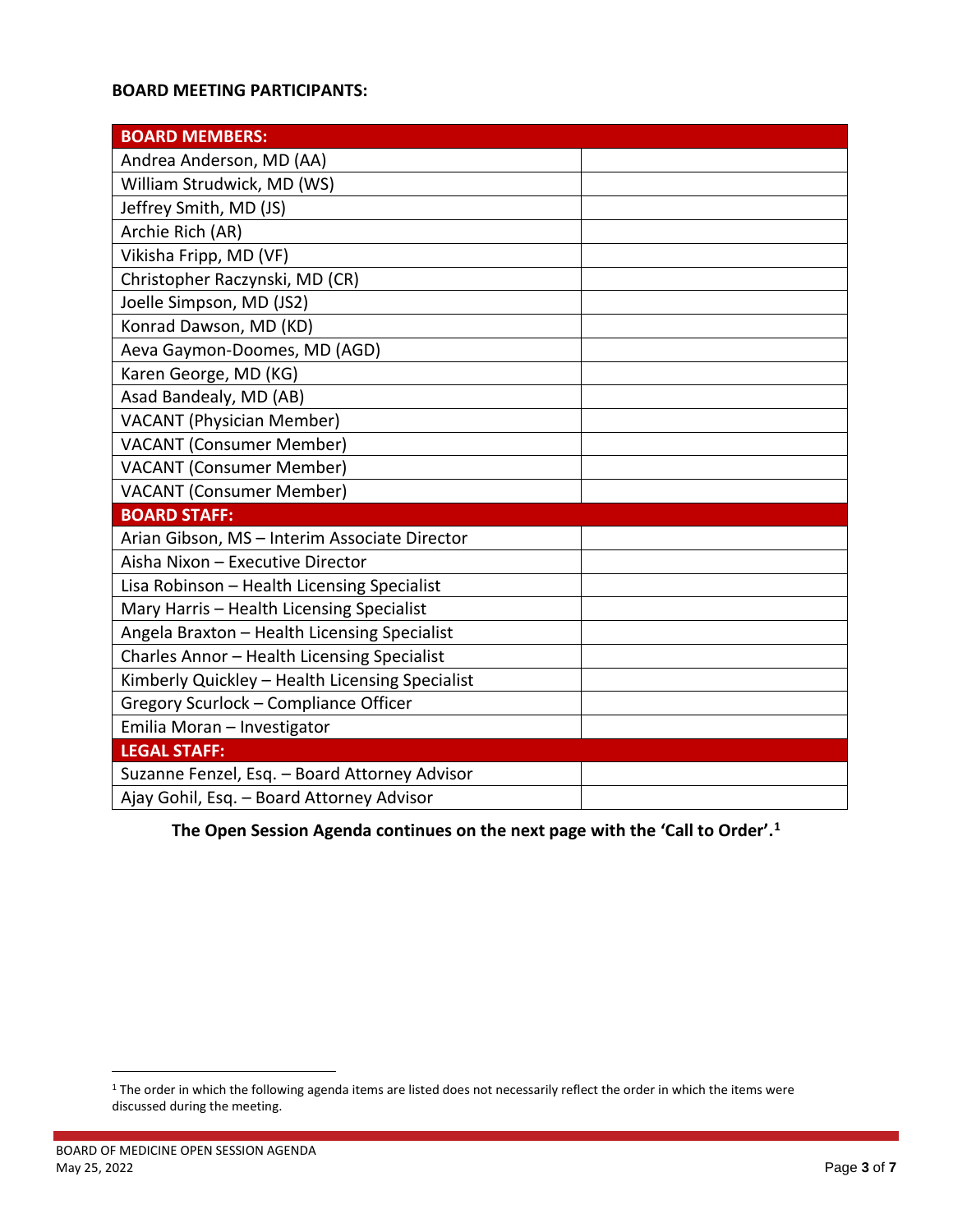| <b>CALL TO ORDER</b> |                       |  |
|----------------------|-----------------------|--|
| OS-22-05-01          | <b>INTRODUCTIONS</b>  |  |
|                      |                       |  |
| ALL                  | A. BOARD MEMBERS      |  |
|                      |                       |  |
|                      | <b>B. BOARD STAFF</b> |  |
|                      |                       |  |

| APPROVAL OF MINUTES, CONSENT AGENDA AND STAFF REPORTS |                                                                                                                                                                                                                                   |    |
|-------------------------------------------------------|-----------------------------------------------------------------------------------------------------------------------------------------------------------------------------------------------------------------------------------|----|
| OS-22-05-02                                           | <b>BOARD/DEPARTMENT REPORT</b>                                                                                                                                                                                                    | AN |
| <b>ALL</b>                                            | A. BOARD CHAIR'S REPORT                                                                                                                                                                                                           |    |
|                                                       | i.<br><b>FSMB Update</b>                                                                                                                                                                                                          |    |
|                                                       | <b>B. INTERIM ASSOCIATE DIRECTOR'S REPORT.</b>                                                                                                                                                                                    |    |
|                                                       | <b>C. EXECUTIVE DIRECTOR'S REPORT</b>                                                                                                                                                                                             |    |
|                                                       | i.<br><b>COVID-19 Update</b><br>The Executive Director will provide an update on the<br>District's response to COVID-19.                                                                                                          |    |
|                                                       | ii.<br><b>Board Vacancies/MOTA Update</b><br>The Executive Director will provide an update on<br>current Board vacancies.                                                                                                         |    |
|                                                       | iii.<br><b>Licensure Census</b><br>The Executive Director will provide an update on the<br>current licensure census in the District.                                                                                              |    |
|                                                       | <b>D. BOARD ATTORNEY'S REPORT</b>                                                                                                                                                                                                 |    |
|                                                       | E. OFFICE OF GOVERNMENT RELATION'S REPORT                                                                                                                                                                                         |    |
| OS-22-05-03                                           | <b>OPEN SESSION MINUTES</b>                                                                                                                                                                                                       |    |
| <b>ALL</b>                                            | <b>Board Action:</b><br>Consideration of the Open Session minutes from the April 27, 2022<br>meeting.                                                                                                                             |    |
|                                                       | <b>Background:</b><br>The Open Session Minutes are a record of the Board's past meeting(s),<br>describing the events, list of attendees; a statement of the issues<br>considered and related responses or decisions of the Board. |    |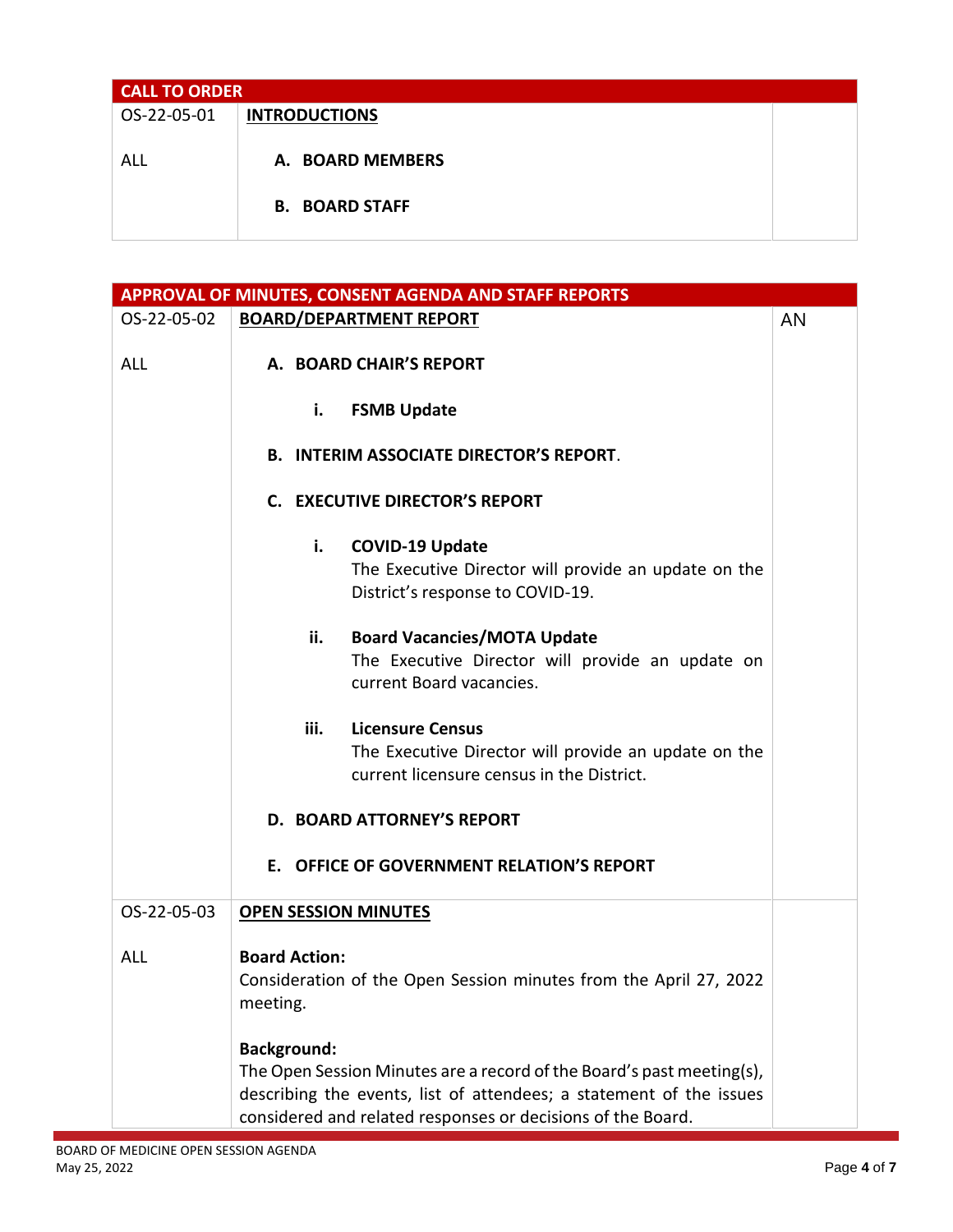| OS-22-05-04 | <b>OPEN CONSENT AGENDA</b>                                                                                                                                                                                                                                                                                                                                |  |
|-------------|-----------------------------------------------------------------------------------------------------------------------------------------------------------------------------------------------------------------------------------------------------------------------------------------------------------------------------------------------------------|--|
| ALL         | <b>Board Action:</b><br>Consideration of the current open Consent Agenda items for purposes<br>of review and/or ratification of Board actions taken since the last<br>Board meeting.<br><b>Background:</b><br>The Open Consent Agenda is a record of the decisions and/or actions<br>taken by the Board or its staff since the last meeting of the Board. |  |
|             |                                                                                                                                                                                                                                                                                                                                                           |  |

**The Open Session Agenda continues on the next page with 'Motion to Close'.**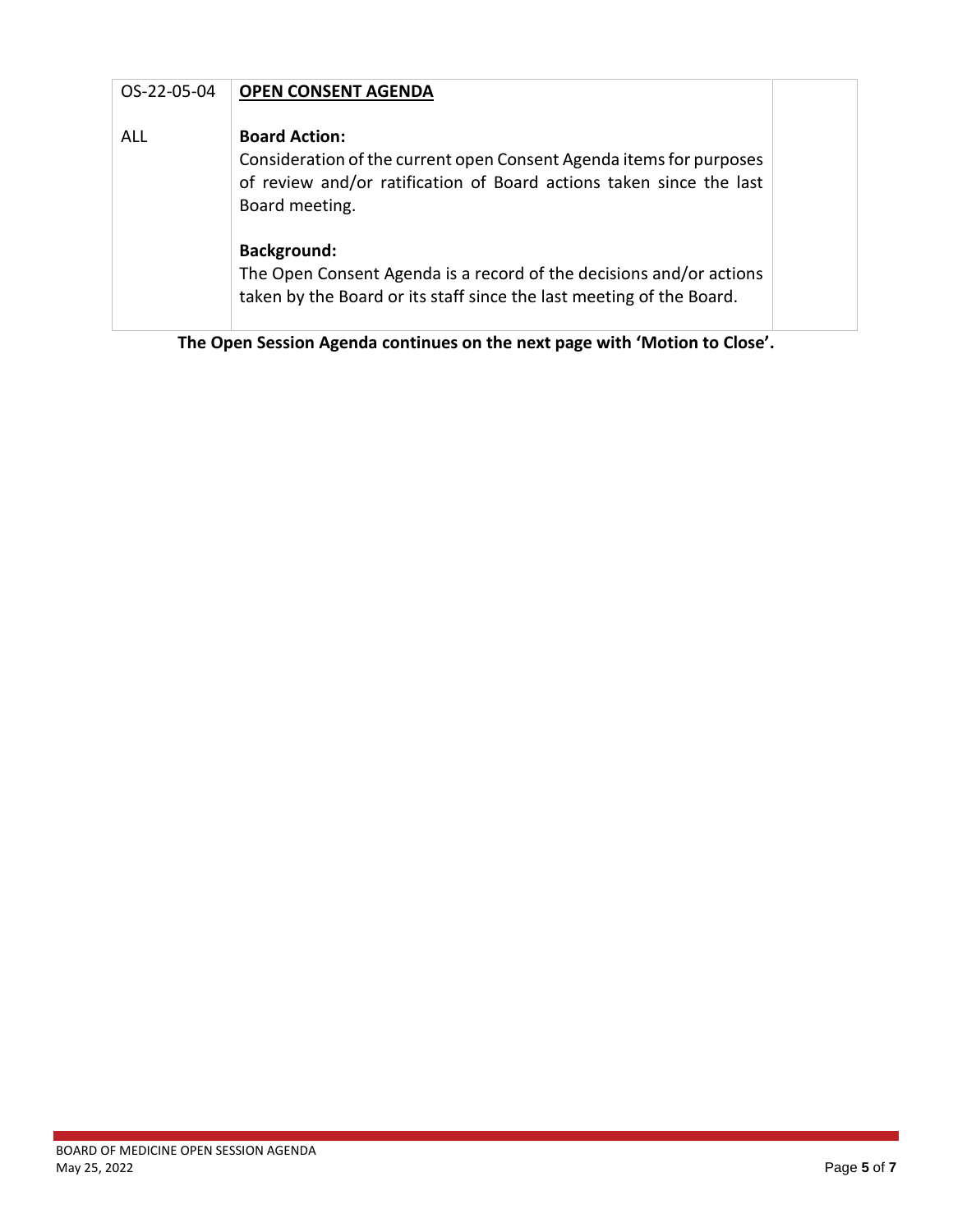| <b>MOTION TO CLOSE</b> |                                                                                                                                                                                                                                                                            |    |
|------------------------|----------------------------------------------------------------------------------------------------------------------------------------------------------------------------------------------------------------------------------------------------------------------------|----|
| OS-22-05-05            | <b>MOTION TO CLOSE</b>                                                                                                                                                                                                                                                     | AN |
| <b>ALL</b>             | <b>Board Action:</b><br>To go into closed session to discuss confidential matters as permitted<br>in DC Official Code $\S$ 2-575(b).                                                                                                                                       |    |
|                        | <b>Background:</b><br>Pursuant to DC Official Code § 2-575(b), the Board will move into the<br>Closed Executive Session portion of the meeting to discuss the<br>following:                                                                                                |    |
|                        | 1. To consult with an attorney to obtain legal advice and to<br>preserve the attorney-client privilege between an attorney<br>and a public body, or to approve settlement agreements<br>pursuant to § 2-575(b)(4)(a);                                                      |    |
|                        | 2. Preparation, administration, or grading of scholastic, licensing,<br>or qualifying examinations pursuant to section § 2-575(b)(6);                                                                                                                                      |    |
|                        | 3. To discuss disciplinary matters pursuant to section § 2-<br>575(b)(9);                                                                                                                                                                                                  |    |
|                        | 4. To plan, discuss, or hear reports concerning ongoing or<br>planned investigation of alleged criminal or civil misconduct or<br>violations of law or regulations, if disclosure to the public<br>would harm the investigation pursuant to section $\S$ 2-575(b)<br>(14). |    |

**The Open Session Agenda continues on the next page with 'Motion to Adjourn'.**